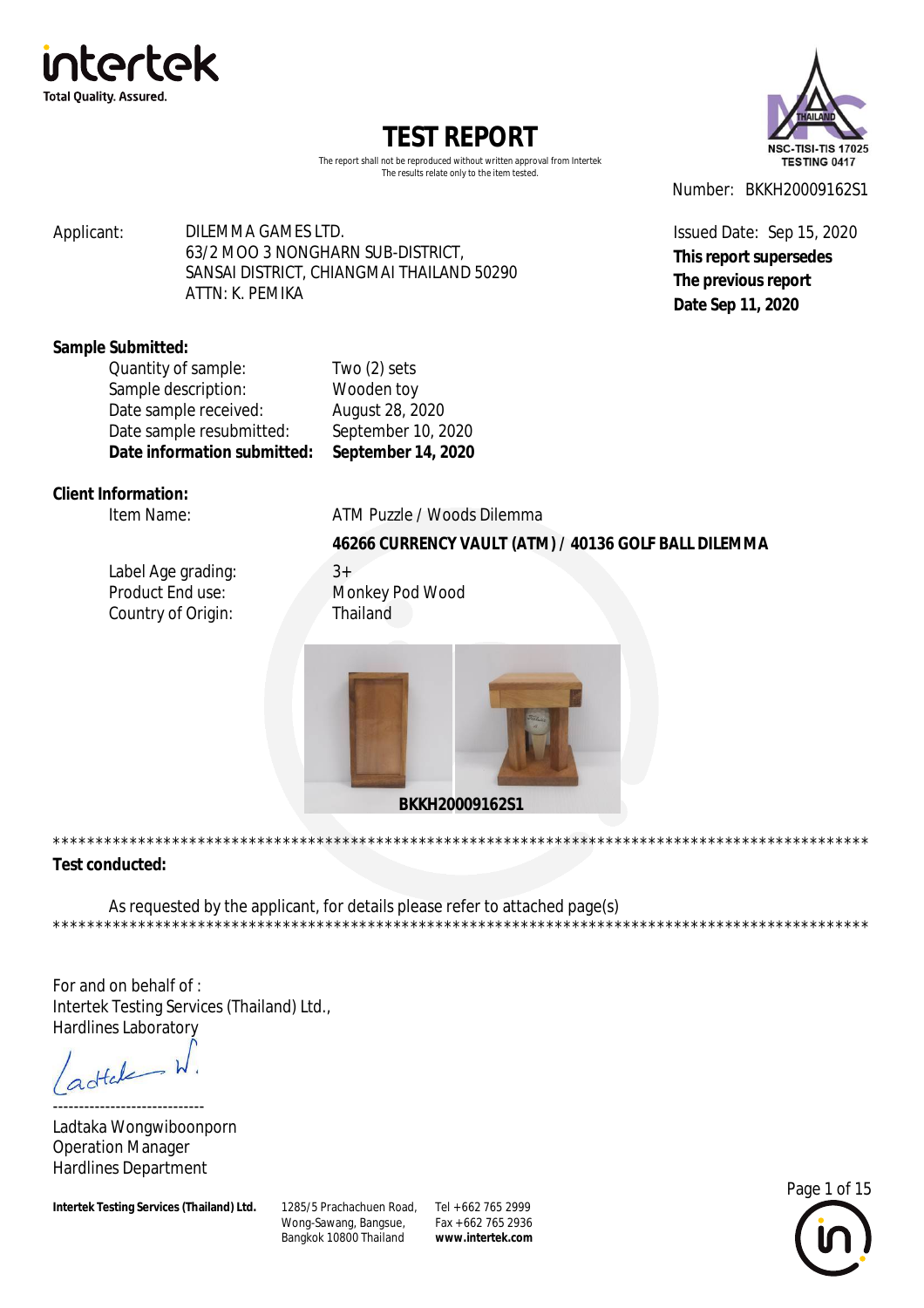



The report shall not be reproduced without written approval from Intertek The results relate only to the item tested.

Number: BKKH20009162S1

#### **Conclusion:**

| Tested samples<br>Submitted sample | Standard<br>EN71-1:2014+A1:2018<br>- Mechanical and physical properties<br>excluding labelling requirement of clause 7                                      | Result<br>Pass |
|------------------------------------|-------------------------------------------------------------------------------------------------------------------------------------------------------------|----------------|
|                                    | $EN71-2: 2011 + A1:2014$<br>- Flammability test                                                                                                             | Pass           |
|                                    | EN71-3:2019<br>- Migration of certain elements                                                                                                              | Pass           |
|                                    | U.S. Consumer product safety improvement<br>Act 2008(H.R. 4040) Title I, Section 101<br>For total lead content in surface coating                           | Pass           |
|                                    | U.S. Consumer Product Safety Improvement Act 2008<br>(H.R. 4040) Title I, Section 101 for total Lead Content in<br>Non-surface coating material (substrate) | Pass           |
|                                    | US 16 CFR Part 1307 for Prohibition of Children's Toys<br>and Child Care Articles Containing Specified Phthalates                                           | Pass           |
|                                    |                                                                                                                                                             |                |

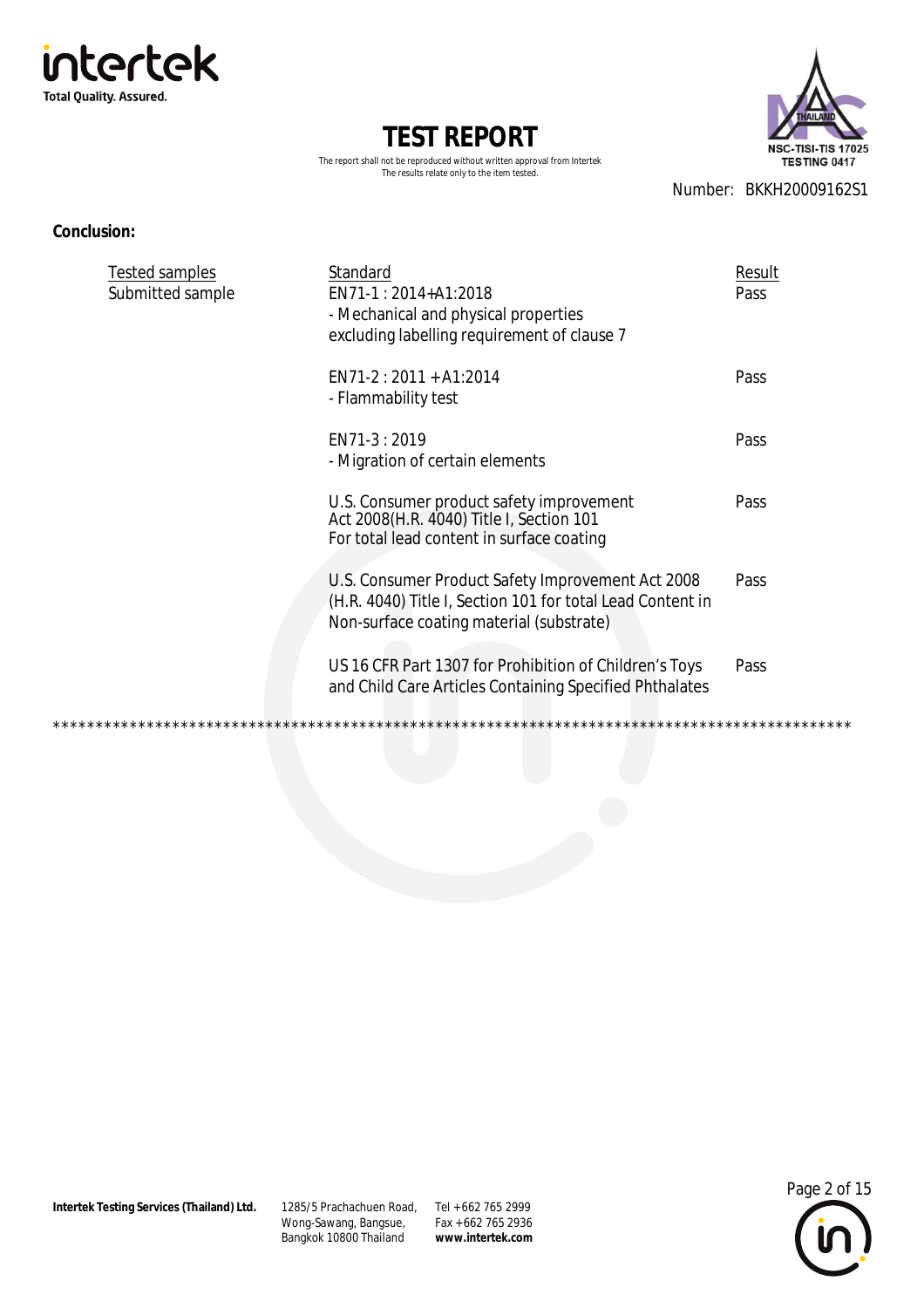



The report shall not be reproduced without written approval from Intertek The results relate only to the item tested.

Number: BKKH20009162S1

Test conducted:

1 Mechanical and Physical Test

1.1 ATM Puzzle

Test standard: European Standard on Safety of toys EN71-1 : 2014 + A1 : 2018

Applicant's specified testing age : For ages over 3 years

| Clause                                   | <b>Testing items</b>                                                                    | Assessment     |
|------------------------------------------|-----------------------------------------------------------------------------------------|----------------|
| $\overline{4}$                           | General requirements                                                                    |                |
| 4.1                                      | <b>Material cleanliness</b>                                                             | P              |
| 4.2                                      | Assembly                                                                                | <b>NA</b>      |
| 4.3                                      | Flexible plastic sheeting                                                               | <b>NA</b>      |
| 4.4                                      | Toy bags                                                                                | <b>NA</b>      |
| 4.5                                      | Glass                                                                                   | <b>NA</b>      |
| 4.6                                      | <b>Expanding materials</b>                                                              | <b>NA</b>      |
| 4.7                                      | Edges                                                                                   | P              |
| 4.8                                      | Points and metallic wires                                                               | $\overline{P}$ |
| 4.9                                      | Protruding parts                                                                        | <b>NA</b>      |
| 4.10                                     | Parts moving against each other                                                         | <b>NA</b>      |
| 4.11<br>(4.11c)<br>and $e^{\triangle}$ ) | Mouth actuated toys and other toys intended to be put in the mouth                      | <b>NA</b>      |
| 4.12                                     | <b>Balloons</b>                                                                         | <b>NA</b>      |
| $4.13$ <sup><math>\triangle</math></sup> | Cords of toy kites and other flying toys                                                | <b>NA</b>      |
| 4.14                                     | Enclosures                                                                              | <b>NA</b>      |
| 4.15                                     | Toys intended to bear the mass of a child                                               | <b>NA</b>      |
| 4.16                                     | Heavy immobile toys                                                                     | <b>NA</b>      |
| 4.17                                     | Projectile toys                                                                         | <b>NA</b>      |
| 4.18                                     | Aquatic toys and inflatable toys                                                        | <b>NA</b>      |
| 4.19                                     | Percussion caps specifically designed for use in toys and toys using<br>percussion caps | <b>NA</b>      |
| 4.20                                     | <b>Acoustics</b>                                                                        | <b>NA</b>      |
| $4.21^{\triangle}$                       | Toys containing non-electrical heat source                                              | <b>NA</b>      |
| 4.22                                     | <b>Small balls</b>                                                                      | <b>NA</b>      |
| 4.23                                     | <b>Magnets</b>                                                                          | <b>NA</b>      |
| $4.24$ <sup><math>\triangle</math></sup> | Yo-yo balls                                                                             | <b>NA</b>      |
| 4.25                                     | Toys attached to food                                                                   | <b>NA</b>      |
| $4.26$ <sup><math>\triangle</math></sup> | Toy Disguise Costumes                                                                   | <b>NA</b>      |
| $4.27$ <sup><math>\triangle</math></sup> | <b>Flying toys</b>                                                                      | <b>NA</b>      |
| 5                                        | Toys intended for children under 36 months                                              |                |

Wong-Sawang, Bangsue, Bangkok 10800 Thailand 1285/5 Prachachuen Road, Tel + 662 765 2999

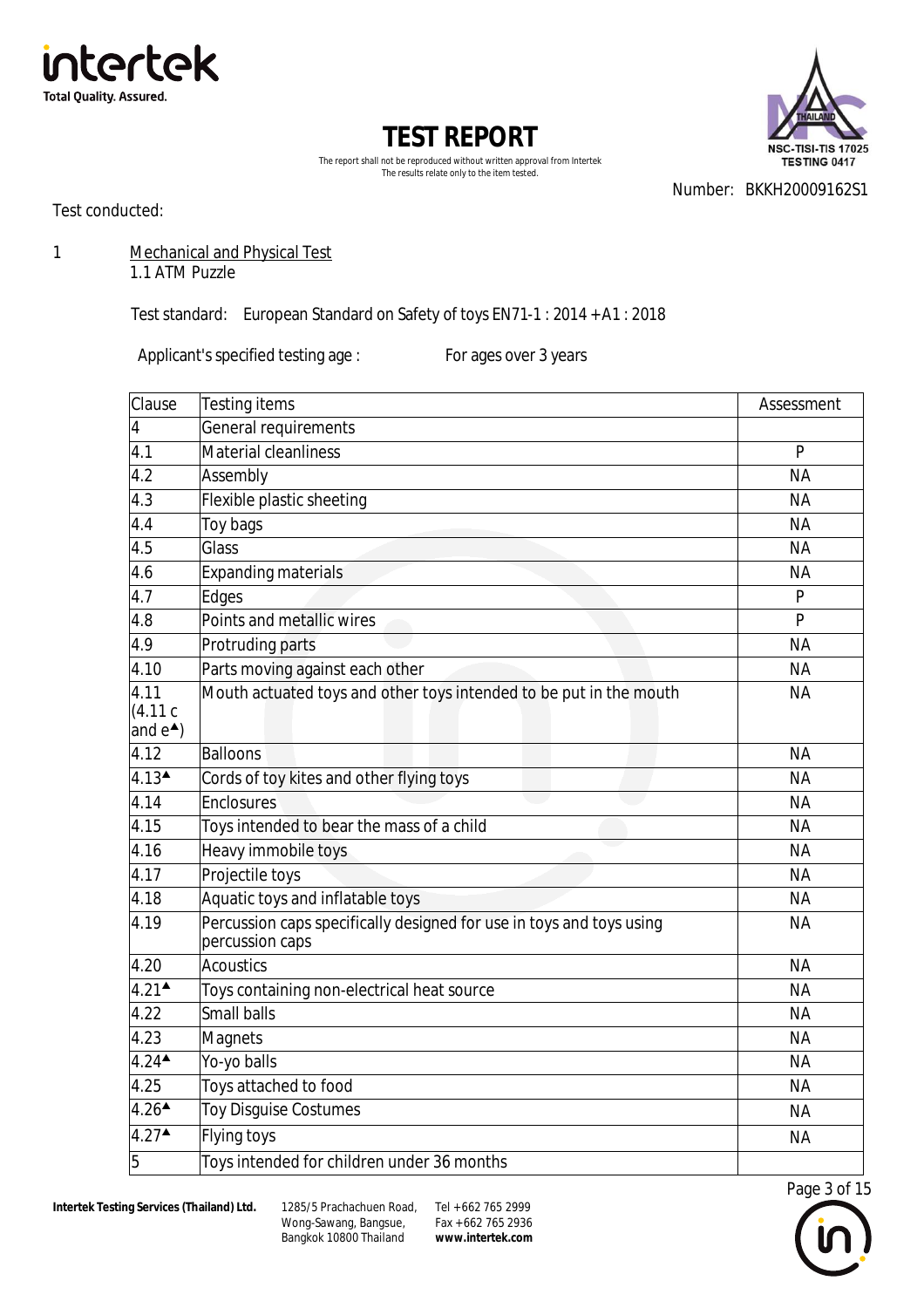

Wong-Sawang, Bangsue, Bangkok 10800 Thailand 1285/5 Prachachuen Road, Tel + 662 765 2999

Fax + 662 765 2936 **[www.intertek.com](http://www.intertek.com)** Number: BKKH20009162S1

| <b>TEST REPORT</b>                                                        |  |  |
|---------------------------------------------------------------------------|--|--|
| The report shall not be reproduced without written approval from Intertek |  |  |
| The results relate only to the item tested.                               |  |  |

Clause Testing items **Assessment** Assessment

| 5.1                                         | General requirements for children under 36 months                          | <b>NA</b>  |
|---------------------------------------------|----------------------------------------------------------------------------|------------|
| 5.2                                         | Soft-filled toys and soft-filled parts of a toy                            | <b>NA</b>  |
| 5.3                                         | Plastic sheeting                                                           | <b>NA</b>  |
| 5.4                                         | Cords, chains and electrical cables in toys                                | <b>NA</b>  |
| 5.5                                         | Liquid filled toys                                                         | <b>NA</b>  |
| 5.6                                         | Speed limitation of electrically-driven ride-on toys                       | <b>NA</b>  |
| 5.7                                         | Glass and porcelain                                                        | <b>NA</b>  |
| 5.8                                         | Shape and size of certain toys                                             | <b>NA</b>  |
| $5.\overline{9}$                            | Toys comprising monofilament fibres                                        | <b>NA</b>  |
| 5.10                                        | <b>Small balls</b>                                                         | <b>NA</b>  |
| 5.11                                        | Play figures                                                               | <b>NA</b>  |
| 5.12                                        | Hemispheric-shaped toys                                                    | <b>NA</b>  |
| 5.13                                        | Suction cups                                                               | <b>NA</b>  |
| 5.14                                        | Straps intended to be worn fully or partially around the neck              | <b>NA</b>  |
| $5.15$ <sup><math>\overline{ }</math></sup> | Sledges with cords for pulling                                             | <b>NA</b>  |
| $\boldsymbol{6}$                            | Packaging                                                                  | <b>NA</b>  |
| $\overline{7}$                              | Warnings, markings and instructions for use                                | See remark |
| 7.1                                         | General                                                                    | <b>NA</b>  |
| 7.2                                         | Toys not intended for children under 36 months                             | <b>NA</b>  |
| 7.3                                         | Latex balloons                                                             | <b>NA</b>  |
| 7.4                                         | Aquatic toys                                                               | <b>NA</b>  |
| 7.5                                         | <b>Functional toys</b>                                                     | <b>NA</b>  |
| 7.6                                         | Hazardous sharp functional edges and points                                | <b>NA</b>  |
| 7.7                                         | Projectile toys                                                            | <b>NA</b>  |
| 7.8                                         | Imitation protective masks and helmets                                     | <b>NA</b>  |
| 7.9                                         | Toy kites                                                                  | <b>NA</b>  |
| 7.10                                        | Roller skates, inlineskates and skateboards and certain other ride-on toys | <b>NA</b>  |
| 7.11                                        | Toys otherwise intended to be strung across a cradle, cot, or perambulator | <b>NA</b>  |
| 7.12                                        | Liquid-filled teethers                                                     | <b>NA</b>  |
| 7.13                                        | Percussion caps specifically designed for use in toys                      | <b>NA</b>  |
| 7.14                                        | <b>Acoustics</b>                                                           | <b>NA</b>  |
| 7.15                                        | Toy bicycles                                                               | <b>NA</b>  |
| 7.16                                        | Toys intended to bear the mass of a child                                  | <b>NA</b>  |
| 7.17                                        | Toys comprising monofilament fibres                                        | <b>NA</b>  |
| 7.18                                        | Toy scooters                                                               | <b>NA</b>  |
| 7.19                                        | Rocking horses and similar toys                                            | <b>NA</b>  |
| 7.20                                        | Magnetic/electrical experimental sets                                      | ΝA         |

### Test conducted:





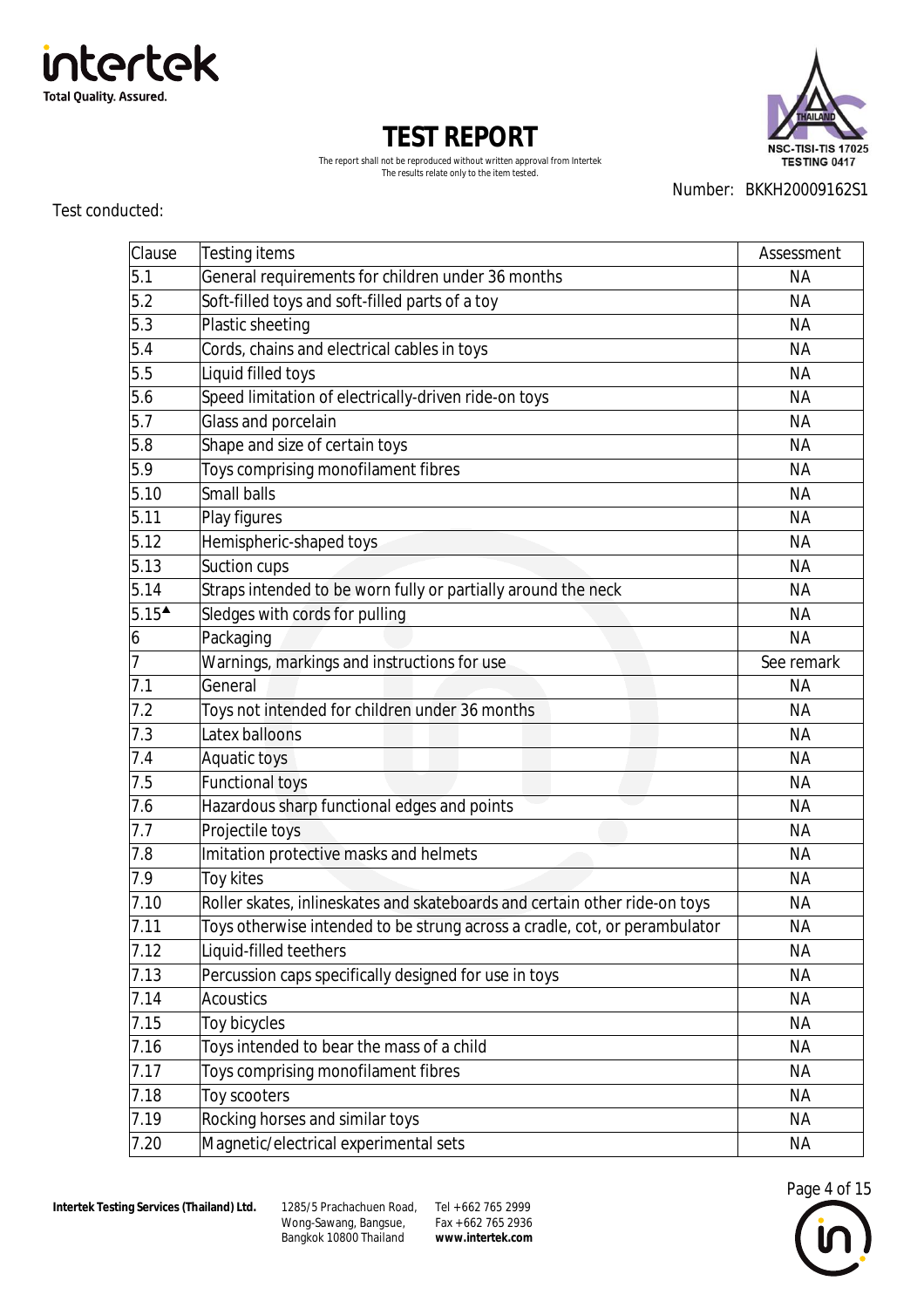



The report shall not be reproduced without written approval from Intertek The results relate only to the item tested.

Number: BKKH20009162S1

#### Test conducted:

| Clause | Testing items                                                                                 | Assessment |
|--------|-----------------------------------------------------------------------------------------------|------------|
| 7.21   | Toys with electrical cables exceeding 300 mm in length                                        | NА         |
| 7.22   | Toys with cords or chains intended for children of 18 months and over but<br>lunder 36 months | NА         |
| 7.23   | Toys intended to be attached to a cradle, cot or perambulator                                 | ΝA         |
| 7.24   | Sledges with cords for pulling                                                                | <b>NA</b>  |
| 7.25   | Flying toys                                                                                   | <b>NA</b>  |
| 7.26   | Improvised projectiles                                                                        | NА         |

Abbreviation:  $P = Pass$ 

NA = Not Applicable

 $\triangle$  = Tested items are not included in the TISI Accreditation

Remark:

No final packaging was submitted for testing.

Clause 7 - No packaging was submitted for testing. Hence, general requirement for warnings, markings and instructions for use was not assessed

Below are additional information according to the Toy Safety Directive 2009/48/EC requirement. These information also appears as a note within the EN71 but are not standard requirements and not accredited:

Marking

The manufacturer's and importer's name, registered trade name or registered trade mark, the address and type, batch, serial or model number or other element allowing their identification shall be indicated on the product itself. In addition, toys or packagings shall also bear the CE-marking. After checking, it was found that

|                             | Toy    | Packaging      |
|-----------------------------|--------|----------------|
| Manufacturer's name         | Absent | Not applicable |
| Manufacturer's address      | Absent | Not applicable |
| Importer's name             | Absent | Not applicable |
| Importer's address          | Absent | Not applicable |
| Product identification code | Absent | Not applicable |
| CE-marking                  | Absent | Not applicable |

Testing period: August 28, 2020 to September 11, 2020 

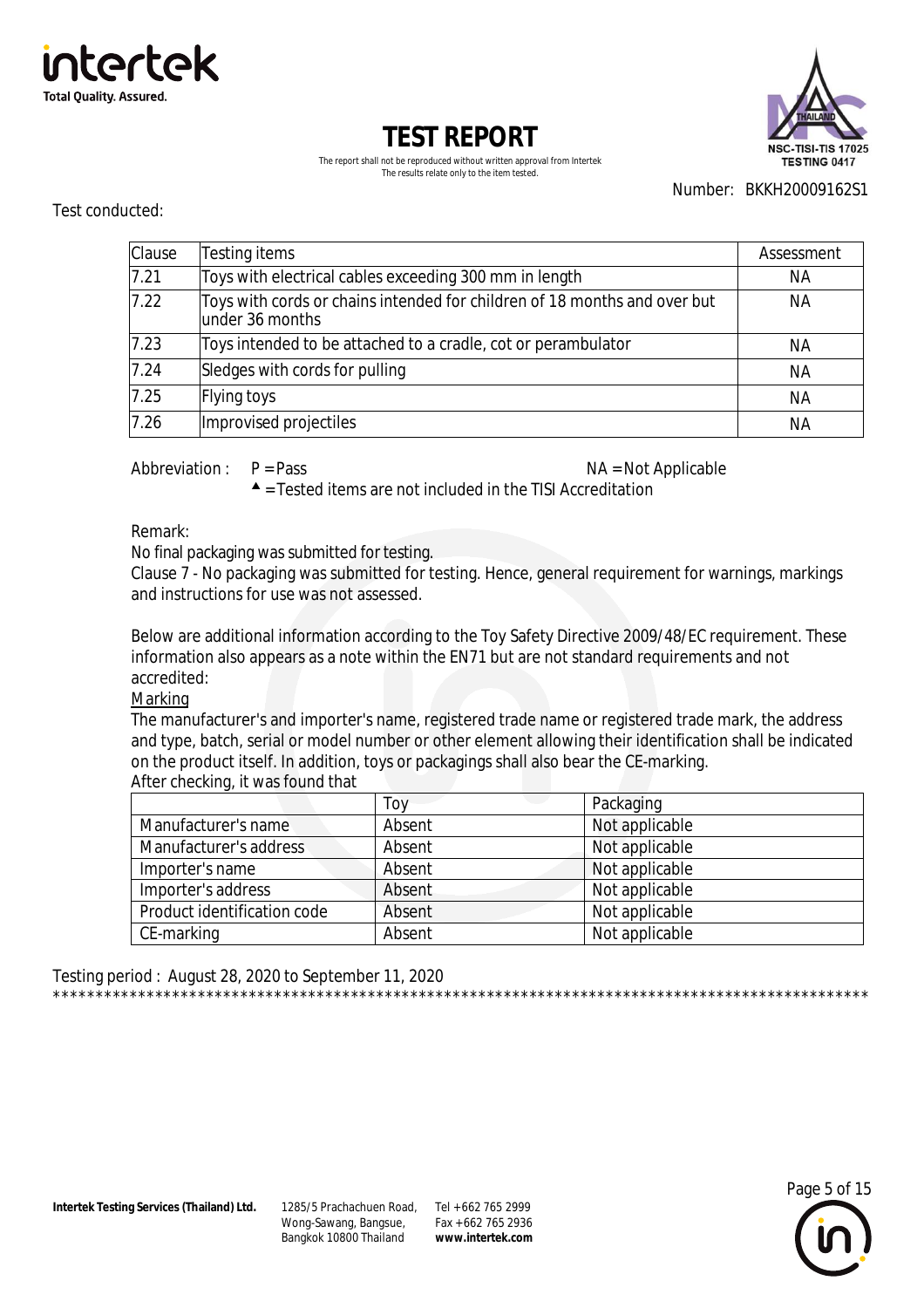



The report shall not be reproduced without written approval from Intertek The results relate only to the item tested.

Test conducted:

Number: BKKH20009162S1

Mechanical and Physical Test 1.2 Woods Dilemma

Test standard: European Standard on Safety of toys EN71-1 : 2014 + A1 : 2018

Applicant's specified testing age : For ages over 3 years

| Clause                                   | Testing items                                                                           | Assessment     |
|------------------------------------------|-----------------------------------------------------------------------------------------|----------------|
| $\pmb{4}$                                | General requirements                                                                    |                |
| 4.1                                      | Material cleanliness                                                                    | P              |
| 4.2                                      | Assembly                                                                                | <b>NA</b>      |
| 4.3                                      | Flexible plastic sheeting                                                               | <b>NA</b>      |
| 4.4                                      | Toy bags                                                                                | <b>NA</b>      |
| 4.5                                      | Glass                                                                                   | <b>NA</b>      |
| 4.6                                      | <b>Expanding materials</b>                                                              | <b>NA</b>      |
| 4.7                                      | Edges                                                                                   | P              |
| 4.8                                      | Points and metallic wires                                                               | $\overline{P}$ |
| 4.9                                      | Protruding parts                                                                        | <b>NA</b>      |
| 4.10                                     | Parts moving against each other                                                         | <b>NA</b>      |
| 4.11<br>(4.11c)<br>and $e^*$ )           | Mouth actuated toys and other toys intended to be put in the mouth                      | <b>NA</b>      |
| 4.12                                     | Balloons                                                                                | <b>NA</b>      |
| $4.13$ <sup><math>\triangle</math></sup> | Cords of toy kites and other flying toys                                                | <b>NA</b>      |
| 4.14                                     | Enclosures                                                                              | <b>NA</b>      |
| 4.15                                     | Toys intended to bear the mass of a child                                               | <b>NA</b>      |
| 4.16                                     | Heavy immobile toys                                                                     | <b>NA</b>      |
| 4.17                                     | Projectile toys                                                                         | <b>NA</b>      |
| 4.18                                     | Aquatic toys and inflatable toys                                                        | <b>NA</b>      |
| 4.19                                     | Percussion caps specifically designed for use in toys and toys using<br>percussion caps | <b>NA</b>      |
| 4.20                                     | <b>Acoustics</b>                                                                        | <b>NA</b>      |
| $4.21$ <sup><math>\triangle</math></sup> | Toys containing non-electrical heat source                                              | <b>NA</b>      |
| 4.22                                     | <b>Small balls</b>                                                                      | P              |
| 4.23                                     | Magnets                                                                                 | <b>NA</b>      |
| $4.24$ <sup><math>\triangle</math></sup> | Yo-yo balls                                                                             | <b>NA</b>      |
| 4.25                                     | Toys attached to food                                                                   | <b>NA</b>      |
| $4.26$ <sup><math>\triangle</math></sup> | <b>Toy Disguise Costumes</b>                                                            | <b>NA</b>      |
| $4.27$ <sup><math>\triangle</math></sup> | Flying toys                                                                             | <b>NA</b>      |
| 5                                        | Toys intended for children under 36 months                                              |                |

Wong-Sawang, Bangsue, Bangkok 10800 Thailand 1285/5 Prachachuen Road, Tel + 662 765 2999

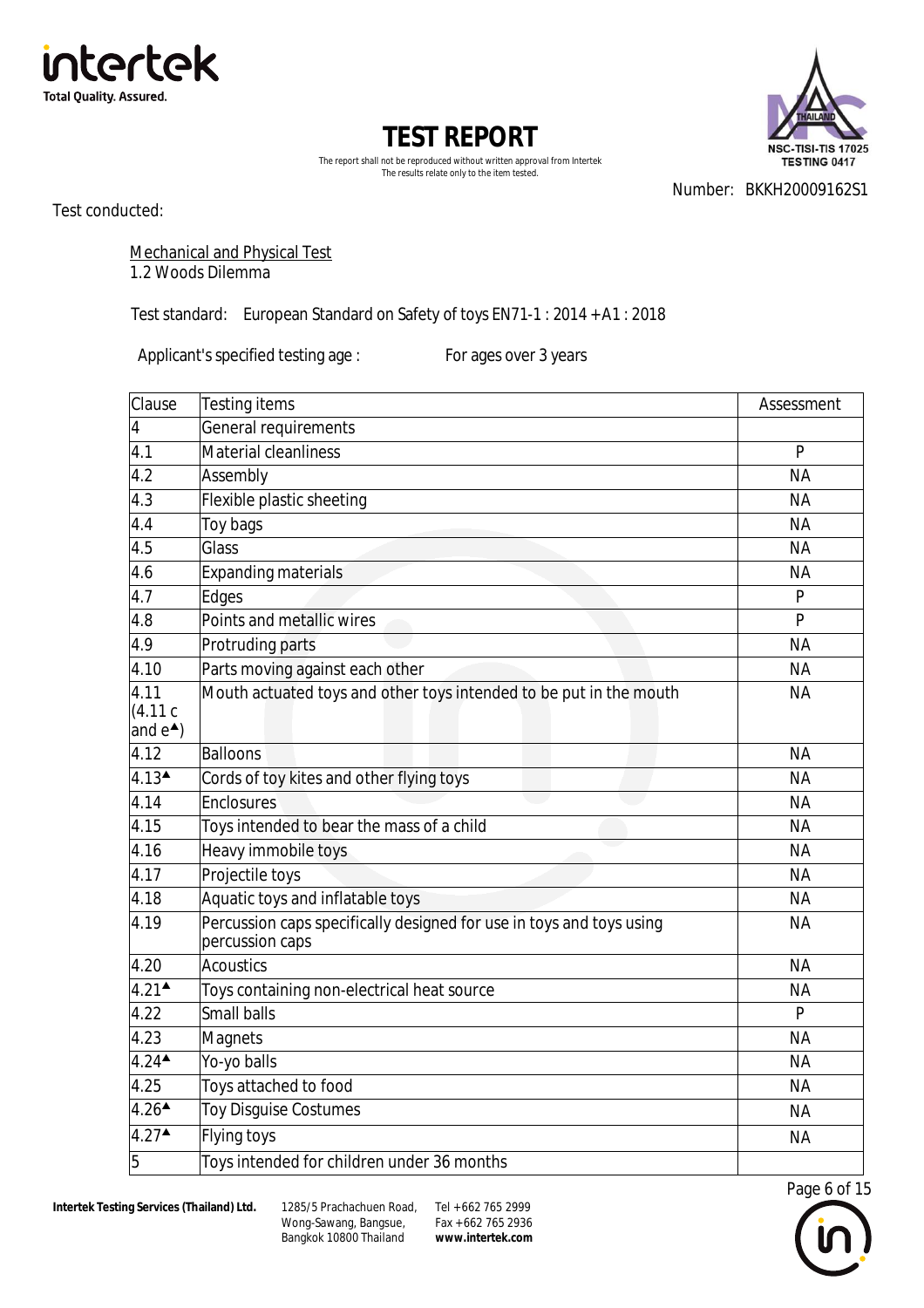

Wong-Sawang, Bangsue, Bangkok 10800 Thailand 1285/5 Prachachuen Road, Tel + 662 765 2999

Fax + 662 765 2936 **[www.intertek.com](http://www.intertek.com)**

| ◡ |   |  |
|---|---|--|
|   |   |  |
|   | I |  |
|   |   |  |

| $\overline{5.9}$                   | Toys comprising monofilament fibres                                        | <b>NA</b>  |
|------------------------------------|----------------------------------------------------------------------------|------------|
| 5.10                               | Small balls                                                                | <b>NA</b>  |
| 5.11                               | Play figures                                                               | <b>NA</b>  |
| 5.12                               | Hemispheric-shaped toys                                                    | <b>NA</b>  |
| 5.13                               | Suction cups                                                               | <b>NA</b>  |
| 5.14                               | Straps intended to be worn fully or partially around the neck              | <b>NA</b>  |
| $5.15^{\textstyle \blacktriangle}$ | Sledges with cords for pulling                                             | <b>NA</b>  |
| 6                                  | Packaging                                                                  | <b>NA</b>  |
| $\overline{7}$                     | Warnings, markings and instructions for use                                | See remark |
| 7.1                                | General                                                                    | P          |
| 7.2                                | Toys not intended for children under 36 months                             | P          |
| 7.3                                | Latex balloons                                                             | <b>NA</b>  |
| 7.4                                | Aquatic toys                                                               | <b>NA</b>  |
| 7.5                                | <b>Functional toys</b>                                                     | <b>NA</b>  |
| 7.6                                | Hazardous sharp functional edges and points                                | <b>NA</b>  |
| 7.7                                | Projectile toys                                                            | <b>NA</b>  |
| 7.8                                | Imitation protective masks and helmets                                     | <b>NA</b>  |
| 7.9                                | Toy kites                                                                  | <b>NA</b>  |
| 7.10                               | Roller skates, inlineskates and skateboards and certain other ride-on toys | <b>NA</b>  |
| 7.11                               | Toys otherwise intended to be strung across a cradle, cot, or perambulator | <b>NA</b>  |
| 7.12                               | Liquid-filled teethers                                                     | <b>NA</b>  |
| 7.13                               | Percussion caps specifically designed for use in toys                      | <b>NA</b>  |
| 7.14                               | <b>Acoustics</b>                                                           | <b>NA</b>  |
| 7.15                               | Toy bicycles                                                               | <b>NA</b>  |
| 7.16                               | Toys intended to bear the mass of a child                                  | <b>NA</b>  |
| 7.17                               | Toys comprising monofilament fibres                                        | <b>NA</b>  |
| 7.18                               | Toy scooters                                                               | <b>NA</b>  |
| 7.19                               | Rocking horses and similar toys                                            | <b>NA</b>  |
| 7.20                               | Magnetic/electrical experimental sets                                      | <b>NA</b>  |

The report shall not be reproduced without written approval from Intertek The results relate only to the item tested.

**TEST REPORT**

Clause Testing items **Assessment** Assessment 5.1 General requirements for children under 36 months Seneral Australian MA 5.2 Soft-filled toys and soft-filled parts of a toy settled parts of a to set of a to set of a to set of a to set of a to set of a to set of a to set of a to set of a to set of a to set of a to set of a to set of a to set 5.3 Plastic sheeting NA 5.4 Cords, chains and electrical cables in toys NA 5.5 Liquid filled toys NA 5.6 Speed limitation of electrically-driven ride-on toys Speed Limitation of electrically-driven ride-on toys 5.7 Glass and porcelain NA 5.8 Shape and size of certain toys and size of certain to set of the set of the set of the set of the set of the set of the set of the set of the set of the set of the set of the set of the set of the set of the set of the

**NSC-TISI-TIS 17025 TESTING 0417** 

Number: BKKH20009162S1

# intertek **Total Quality. Assured.**

Test conducted: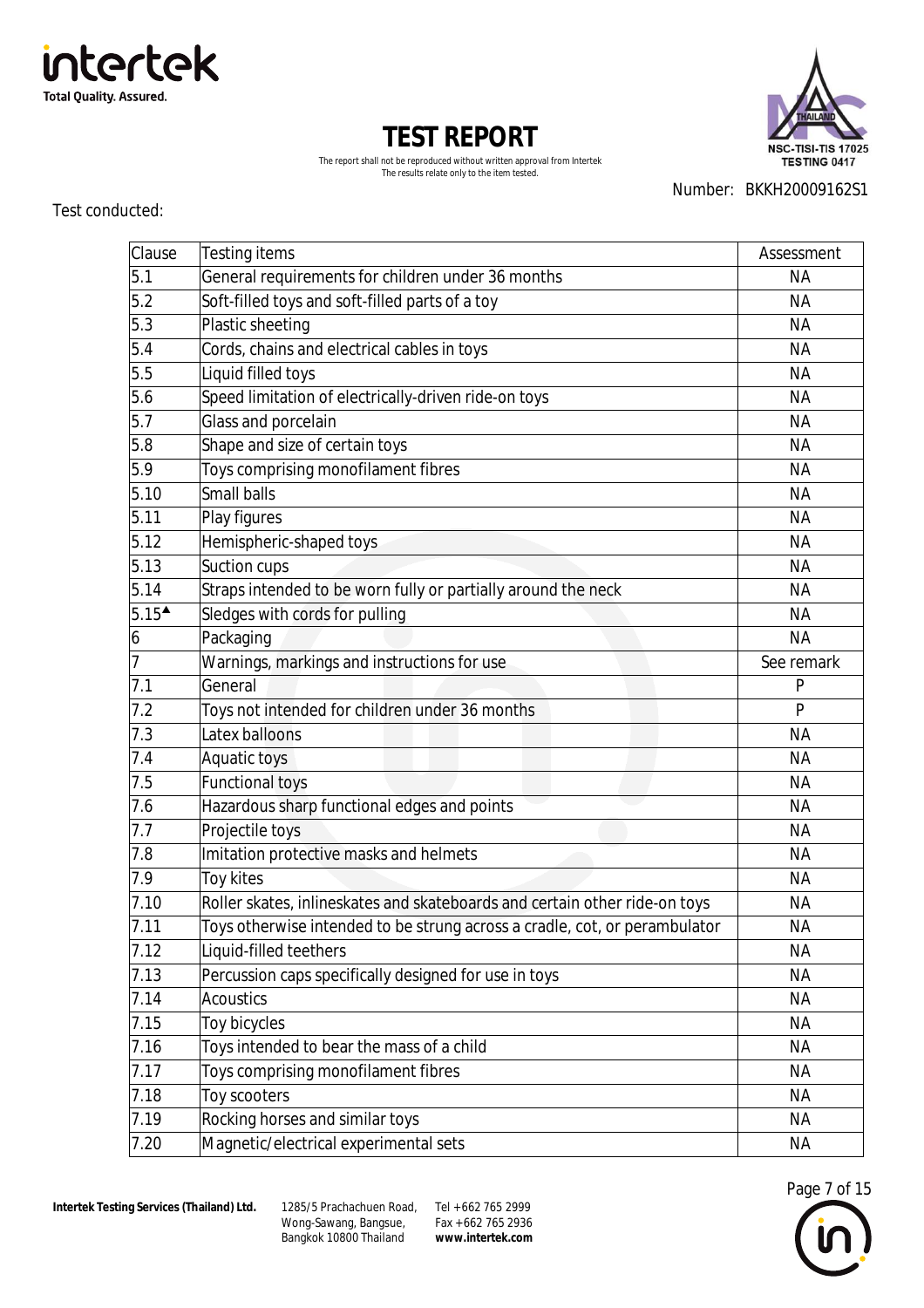



The report shall not be reproduced without written approval from Intertek The results relate only to the item tested.

Number: BKKH20009162S1

#### Test conducted:

| Clause | Testing items                                                                                 | Assessment |
|--------|-----------------------------------------------------------------------------------------------|------------|
| 7.21   | Toys with electrical cables exceeding 300 mm in length                                        | NА         |
| 7.22   | Toys with cords or chains intended for children of 18 months and over but<br>lunder 36 months | NА         |
| 7.23   | Toys intended to be attached to a cradle, cot or perambulator                                 | ΝA         |
| 7.24   | Sledges with cords for pulling                                                                | <b>NA</b>  |
| 7.25   | Flying toys                                                                                   | <b>NA</b>  |
| 7.26   | Improvised projectiles                                                                        | NА         |

Abbreviation:  $P = Pass$ 

NA = Not Applicable

 $\triangle$  = Tested items are not included in the TISI Accreditation

Remark:

No final packaging was submitted for testing.

Clause 7 - No packaging was submitted for testing. Hence, general requirement for warnings, markings and instructions for use was not assessed

Below are additional information according to the Toy Safety Directive 2009/48/EC requirement. These information also appears as a note within the EN71 but are not standard requirements and not accredited:

Marking

The manufacturer's and importer's name, registered trade name or registered trade mark, the address and type, batch, serial or model number or other element allowing their identification shall be indicated on the product itself. In addition, toys or packagings shall also bear the CE-marking. After checking, it was found that

|                             | Toy    | Packaging      |
|-----------------------------|--------|----------------|
| Manufacturer's name         | Absent | Not applicable |
| Manufacturer's address      | Absent | Not applicable |
| Importer's name             | Absent | Not applicable |
| Importer's address          | Absent | Not applicable |
| Product identification code | Absent | Not applicable |
| CE-marking                  | Absent | Not applicable |

Testing period: August 28, 2020 to September 11, 2020 

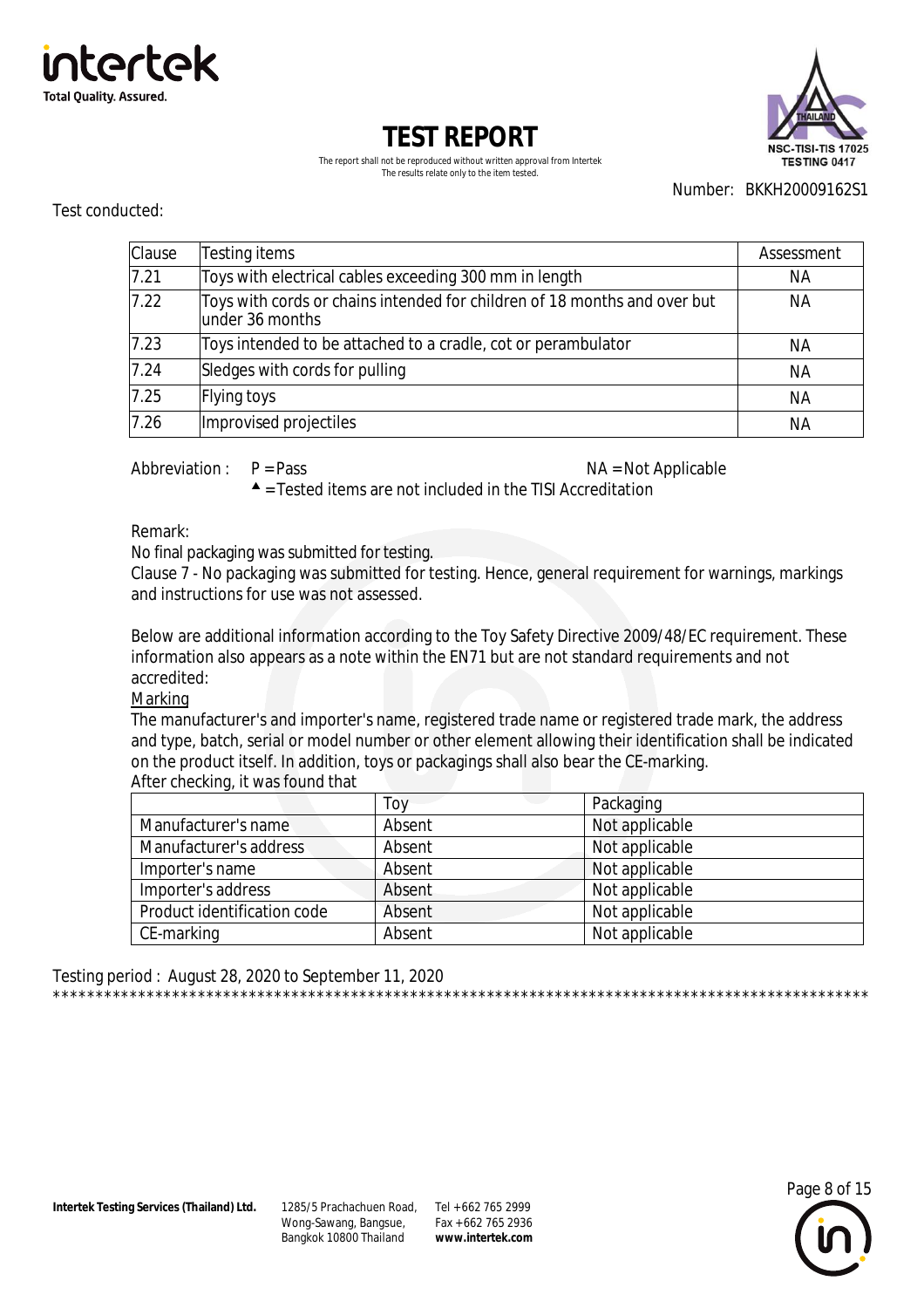



The report shall not be reproduced without written approval from Intertek The results relate only to the item tested.

Number: BKKH20009162S1

Test conducted:

### 2 Flammability Test

2.1 ATM Puzzle

Test Standard : European Standard on Safety of Toys EN71-2:2011 + A1:2014

| <b>Clause</b> | Testing items                                                         | Assessment |
|---------------|-----------------------------------------------------------------------|------------|
| 4.1           | General                                                               |            |
| 4.2           | Toys to be worn on the head                                           | NA         |
| 4.3           | Toy disguise costumes and toys intended to be worn by a child in play | NА         |
| 4.4           | Toys intended to be entered by a child                                | NA         |
| 4.5           | Soft filled toys                                                      | ΝA         |

 $Remark: P = Pass$   $NA = Not applicable$ 

Testing period : August 28, 2020 to September 01, 2020

Flammability Test 2.2 Woods Dilemma

Test Standard : European Standard on Safety of Toys EN71-2:2011 + A1:2014

| Clause | Testing items                                                         | Assessment |
|--------|-----------------------------------------------------------------------|------------|
| 4.1    | General                                                               |            |
| 4.2    | Toys to be worn on the head                                           | NА         |
| 4.3    | Toy disguise costumes and toys intended to be worn by a child in play | <b>NA</b>  |
| 4.4    | Toys intended to be entered by a child                                | NA         |
| 4.5    | Soft filled toys                                                      | <b>NA</b>  |

Remark : P = Pass NA= Not applicable

Testing period : August 28, 2020 to September 01, 2020



\*\*\*\*\*\*\*\*\*\*\*\*\*\*\*\*\*\*\*\*\*\*\*\*\*\*\*\*\*\*\*\*\*\*\*\*\*\*\*\*\*\*\*\*\*\*\*\*\*\*\*\*\*\*\*\*\*\*\*\*\*\*\*\*\*\*\*\*\*\*\*\*\*\*\*\*\*\*\*\*\*\*\*\*\*\*\*\*\*\*\*\*\*\*\*\*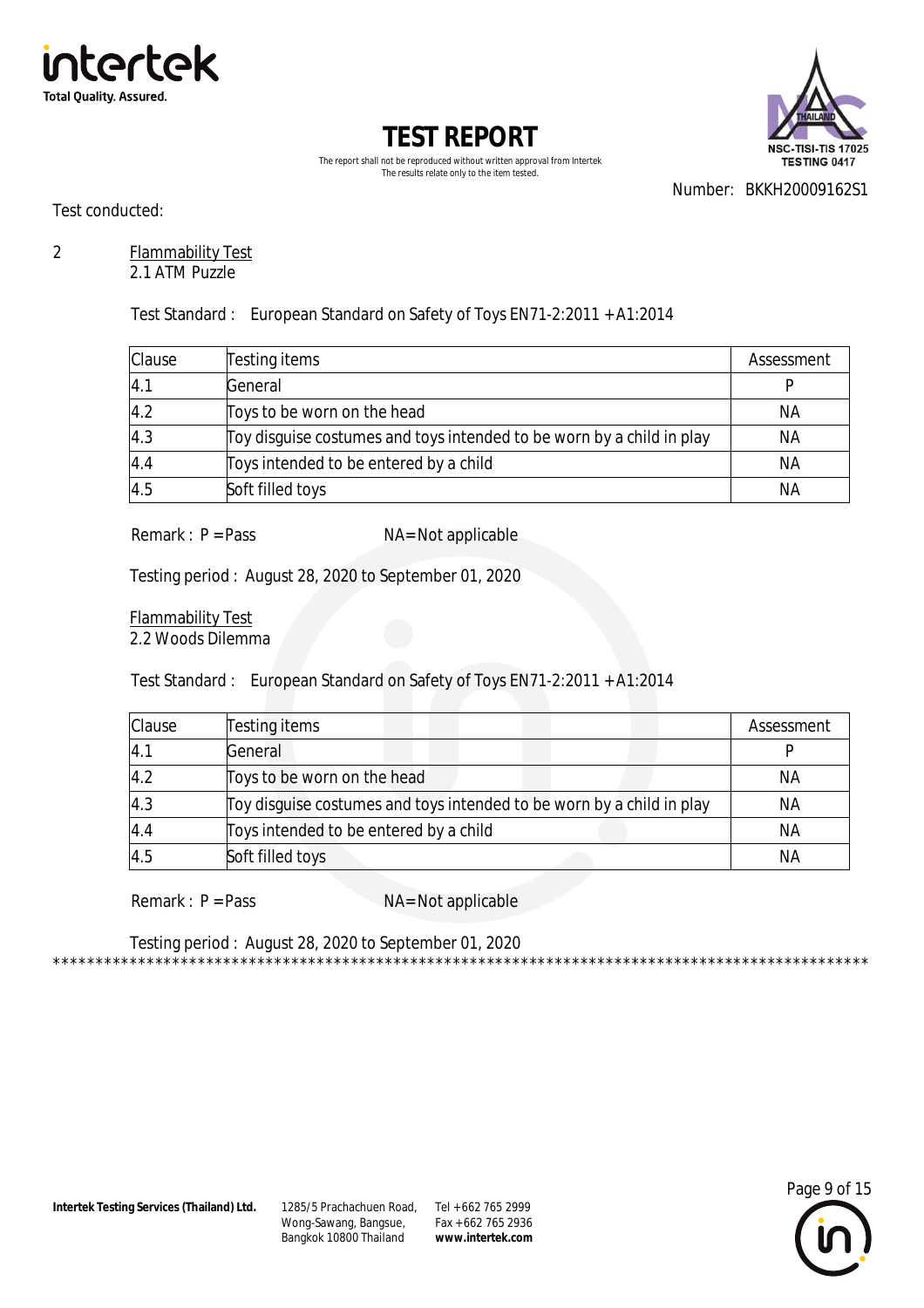



The report shall not be reproduced without written approval from Intertek The results relate only to the item tested.

Test conducted:

Number: BKKH20009162S1

3 19 Toxic elements migration test

(A) Test result

With reference to EN 71-3: 2019. Determind by ICP-MS, LC-ICP-MS and GC-MS.

Category (III): Scraped-off toy material

| Element (Soluble)                        |           | Result in mg/kg |           |           |           | <u>LOD in</u>  | $LOQ$ in | Limit in |
|------------------------------------------|-----------|-----------------|-----------|-----------|-----------|----------------|----------|----------|
|                                          | (1)       | (2)             | (3)       | (4)       | (5)       | mq/kg          | mg/kg    | mg/kg    |
| Aluminium (AI)                           | <b>ND</b> | 8               | <b>ND</b> | <b>ND</b> | <b>ND</b> |                | 5        | 70000    |
| Antimony (Sb)                            | <b>ND</b> | <b>ND</b>       | ND        | <b>ND</b> | <b>ND</b> |                | 5        | 560      |
| Arsenic (As)                             | <b>ND</b> | <b>ND</b>       | <b>ND</b> | <b>ND</b> | <b>ND</b> | 0.02           | 0.1      | 47       |
| Barium (Ba)                              | <b>ND</b> | &5              | <b>ND</b> | <b>ND</b> | <b>ND</b> |                | 5        | 18750    |
| Boron (B)                                | <b>ND</b> | &5              | ND.       | <b>ND</b> | <b>ND</b> | 1              | 5        | 15000    |
| Cadmium (Cd)                             | <b>ND</b> | <b>ND</b>       | <b>ND</b> | <b>ND</b> | < 0.1     | 0.02           | 0.1      | 17       |
| Chromium (Cr) <sup>^</sup>               | &0.04     | 0.101           | 0.080     | &0.04     | 8.662     | 0.01           | 0.04     |          |
| Chromium (III) (Cr III) ▲                | NC.       | 0.101           | 0.080     | NC.       | 8.662     | $\overline{a}$ |          | 460      |
| Chromium (VI) (Cr VI) ▲                  | <b>NC</b> | < 0.025#        | < 0.025#  | <b>NC</b> | < 0.025#  | $\blacksquare$ | 0.025    | 0.053    |
| Cobalt (Co)                              | <b>ND</b> | <b>ND</b>       | ΝD        | <b>ND</b> | ND.       | 0.20           |          | 130      |
| Copper (Cu)                              | <b>ND</b> | <b>ND</b>       | <b>ND</b> | <b>ND</b> | <b>ND</b> |                | 5        | 7700     |
| Lead (Pb)                                | <b>ND</b> | <b>ND</b>       | ND        | ND        | <b>ND</b> | 0.20           |          | 23       |
| Manganese (Mn)                           | ND.       | <b>ND</b>       | <b>ND</b> | <b>ND</b> | <b>ND</b> |                | 5        | 15000    |
| Mercury (Hg)                             | <b>ND</b> | <b>ND</b>       | <b>ND</b> | <b>ND</b> | <b>ND</b> | 0.20           | 1        | 94       |
| Nickel (Ni)                              | <b>ND</b> | <b>ND</b>       | <b>ND</b> | <b>ND</b> | <b>ND</b> | 1              | 5        | 930      |
| Selenium (Se)                            | <b>ND</b> | <b>ND</b>       | <b>ND</b> | <b>ND</b> | <b>ND</b> | 1              | 5        | 460      |
| Strontium (Sr)                           | 19        | 7               | <b>ND</b> | <b>ND</b> | <b>ND</b> | 1              | 5        | 56000    |
| $\overline{\text{I}}$ in (Sn) $\text{A}$ | <b>ND</b> | <b>ND</b>       | $\leq$ 1  | <b>ND</b> | <b>ND</b> | 0.20           | 1        | 180000   |
| Organic tin $\triangle$                  | NC.       | <b>NC</b>       | NC.       | <b>NC</b> | <b>NC</b> |                | 3        | 12       |
| Zinc (Zn)                                | ND        | 656             | <b>ND</b> | <b>ND</b> | 4507      | 1              | 5        | 46000    |

Tested component:

- (1) = Wooden (Base)
- (2) = Lacquer coating on wood
- (3) = White plastic (Golf)
- (4) = Transparent Clear plastic
- (5) = Silver Metal
- (6) = Red/Black/Green printed on plastic (Golf) $@$

Testing period: August 28, 2020 to September 08, 2020 \*\*\*\*\*\*\*\*\*\*\*\*\*\*\*\*\*\*\*\*\*\*\*\*\*\*\*\*\*\*\*\*\*\*\*\*\*\*\*\*\*\*\*\*\*\*\*\*\*\*\*\*\*\*\*\*\*\*\*\*\*\*\*\*\*\*\*\*\*\*\*\*\*\*\*\*\*\*\*\*\*\*\*\*\*\*\*\*\*\*\*\*\*\*\*\*

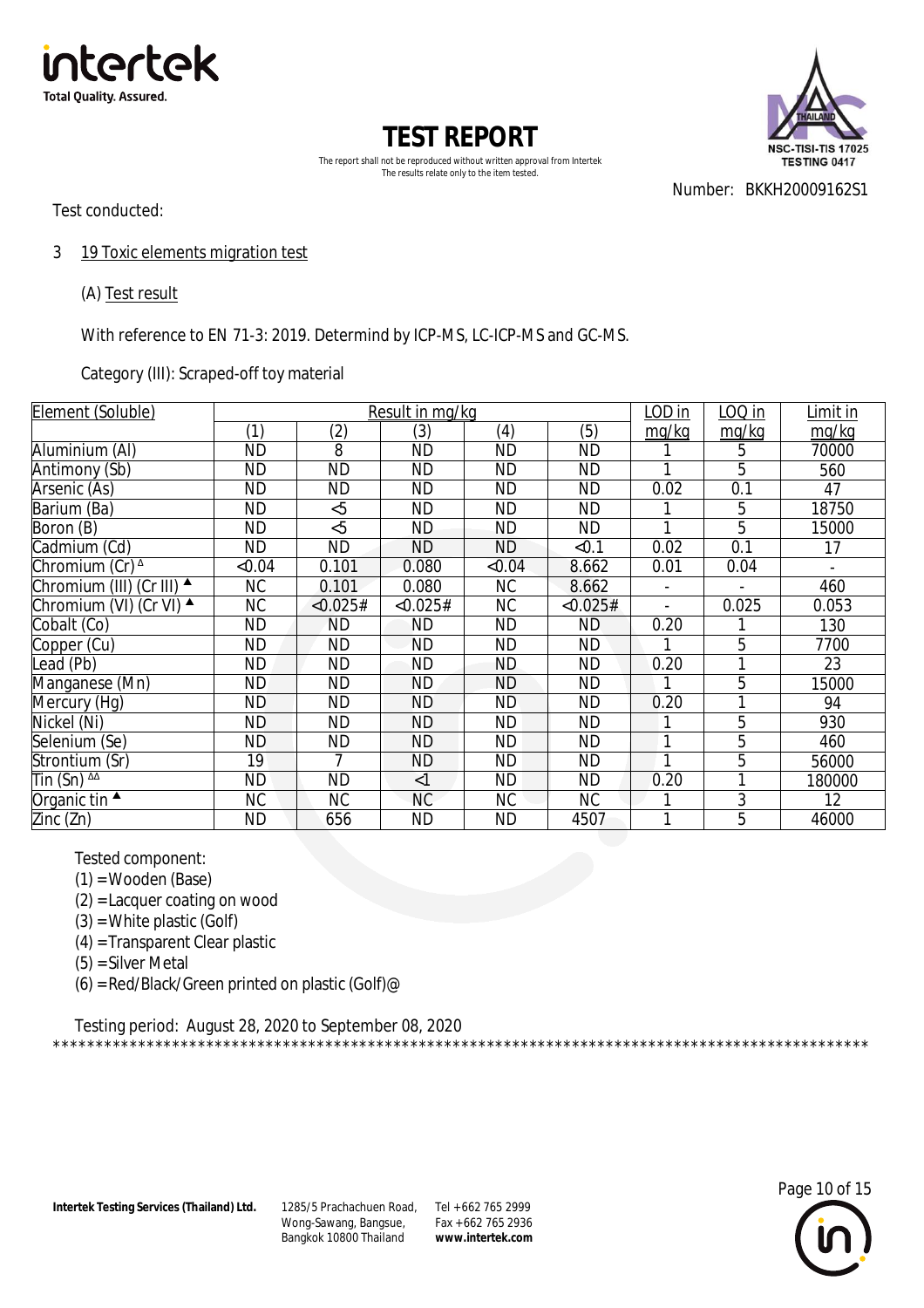



The report shall not be reproduced without written approval from Intertek The results relate only to the item tested.

Number: BKKH20009162S1

Test conducted:

Remark: mg/kg = Milligram per kilogram = ppm  $=$  Less than

NC = Not conducted<br>ND = Not detected (L

 $ND = Not detected (Less than LOD)   
\nLOD = Limit of Detection$ 

LOD = Limit of Detection<br>LOQ = Limit of Quantitati

ΔΔ

- $=$  Limit of Quantitation
- $\uparrow$  = Tested items are not included in the TISI Accreditation

 $=$  If the migration of total Chromium is below the maximum limit for Chromium (VI), it can be inferred that the material complies with the requirements for both Chromium (III) and Chromium (VI).

 $\frac{1}{2}$  if the migration of total Tin is below the maximum limit for Organic Tin, it can be inferred that the material complies with the requirements for Organic Tin. - The new lead migration limit [(2.0mg/kg for Category (I), 0.5mg/kg for category (II)

and 23 mg/kg for Category (III)] was quoted from directive (EU) 2017/738 amending 2009/48/EC effective from 28 October 2018.

- The new chromium (VI) migration limit (0.053mg/kg) for Category (III) was quoted from directive (EU) Directive 2018/725 amending 2009/48/EC effective from 18 November 2019.

- Organic tin test result was expressed as tributyl tin.

# = Confirmation of Chromium (VI) test was performed on the tested component. And the reported value of migration of Chromium (III) = migration value of total Chromium – migration value of Chromium(VI).

@: Since the sample weight of the component was less than 10 mg, soluble heavy metal analysis was not applicable.

Comment:

When tested as specified, the results of the tested components MET the 19 toxic elements limits of the European Council Directive 2009/48/EC and amendment 2012/7/EU on the Safety of Toys. \*\*\*\*\*\*\*\*\*\*\*\*\*\*\*\*\*\*\*\*\*\*\*\*\*\*\*\*\*\*\*\*\*\*\*\*\*\*\*\*\*\*\*\*\*\*\*\*\*\*\*\*\*\*\*\*\*\*\*\*\*\*\*\*\*\*\*\*\*\*\*\*\*\*\*\*\*\*\*\*\*\*\*\*\*\*\*\*\*\*\*\*\*\*\*\*

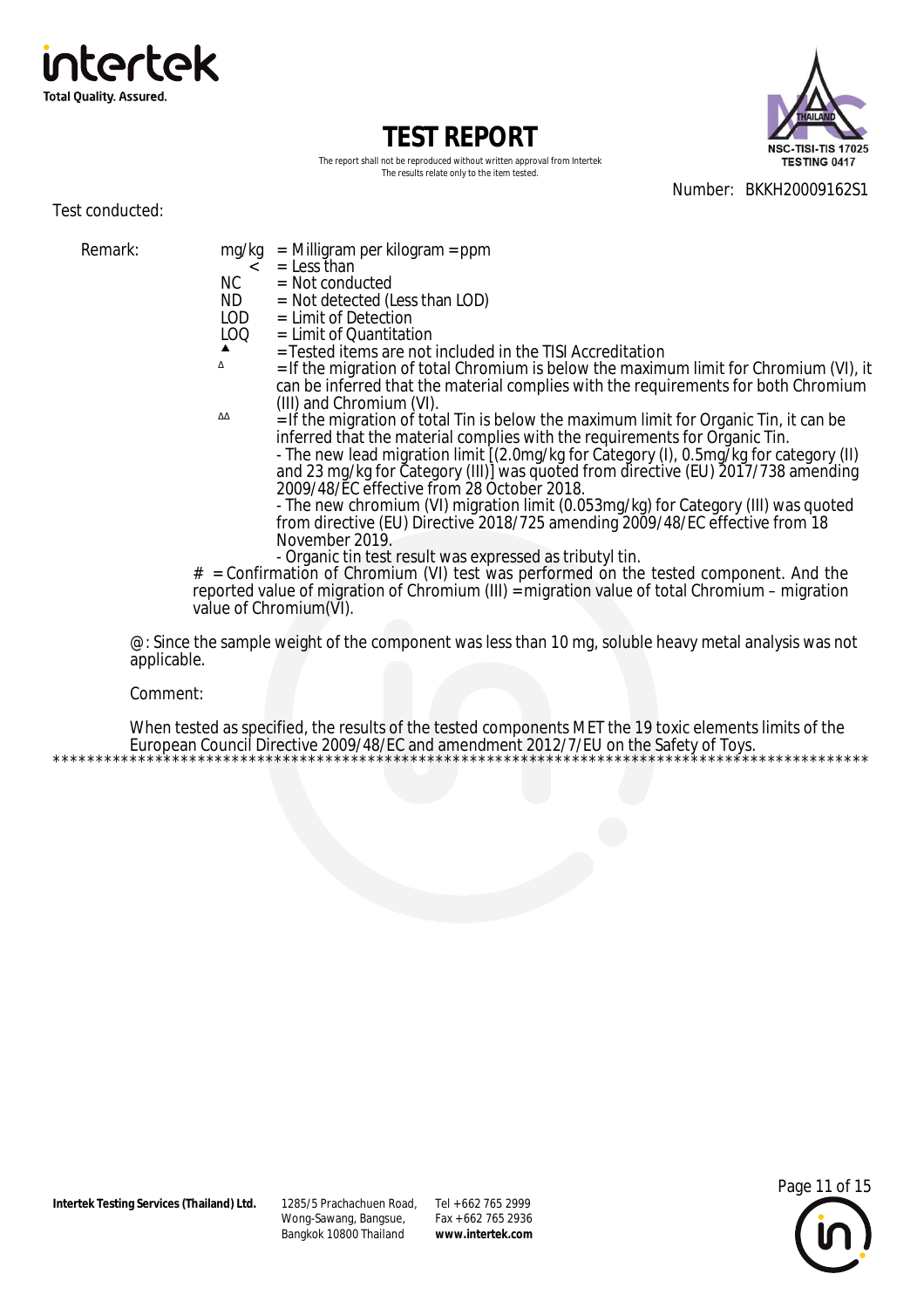



The report shall not be reproduced without written approval from Intertek The results relate only to the item tested.

Number: BKKH20009162S1

Test conducted:

 $\overline{4}$ Total Lead (Pb) Content in Surface Coating

As per U.S. Consumer Product Safety Improvement Act of 2008 (H.R. 4040), Title I, Section 101 for children's products containing Lead, CPSC-CH-E1003-09.1:2011 method was used and total Lead content was determined by ICP-OES analysis.

| Tested component | Result  | LOD     | LOQ     | Limit   |
|------------------|---------|---------|---------|---------|
|                  | (mg/kg) | (mq/kg) | (mg/kg) | (mg/kg) |
| (2               | ΝD      |         |         |         |

Remark:

 $mq/kg$  = Milligram per kilogram based on weight of sample; = ppm = Parts per million  $=$  Not detected (Less than LOD) NĎ  $=$  Limit of Detection

- LOD
- $100$  $=$  limit of Quantitation

Tested component:  $(2)$  = Lacquer coating on wood

Testing period: August 28, 2020 to September 01, 2020

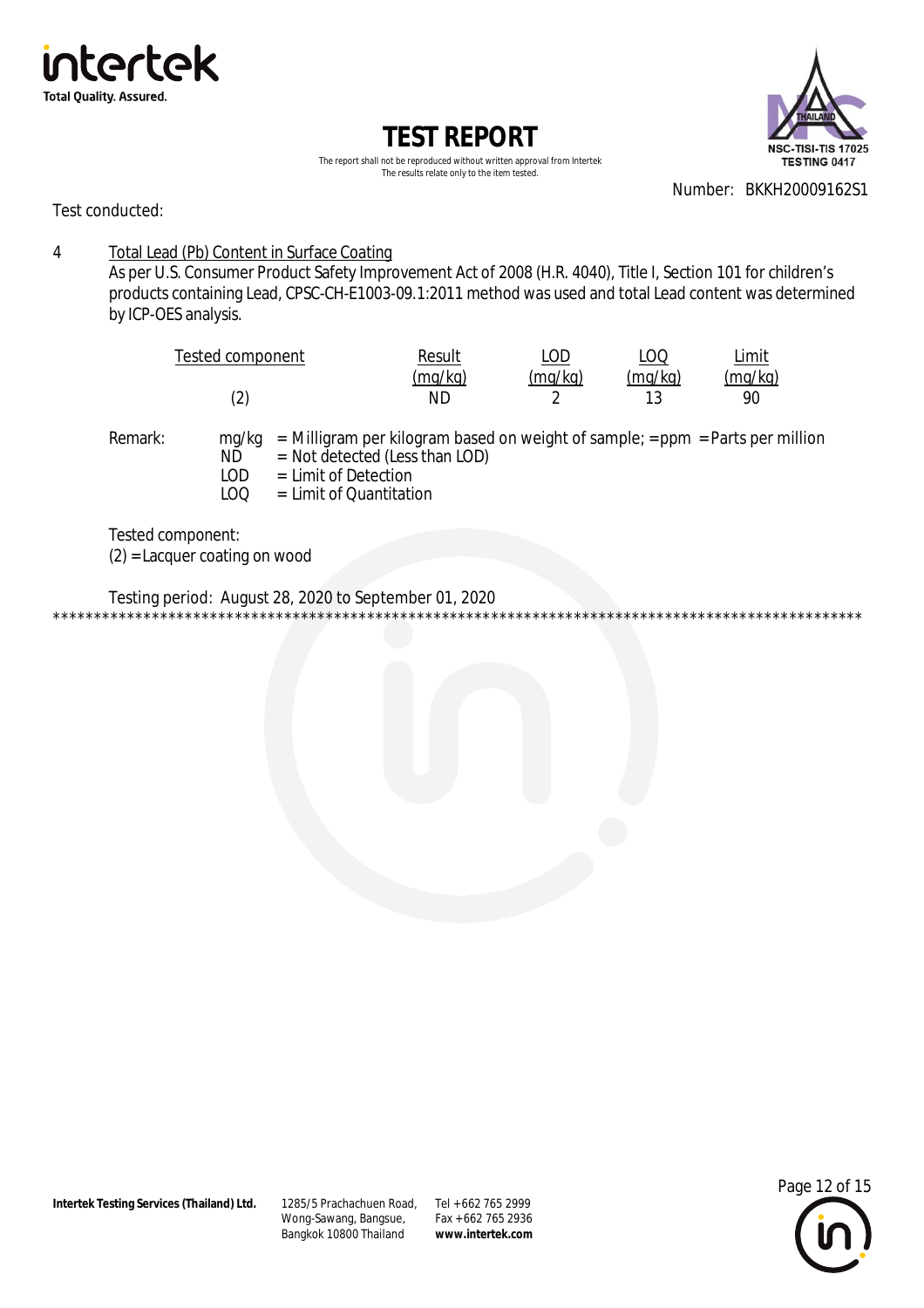



The report shall not be reproduced without written approval from Intertek The results relate only to the item tested.

Number: BKKH20009162S1

Test conducted:

5 Total Lead (Pb) Content in Substrate Material- Non- Metal Children's Product As per U.S. Consumer Product Safety Improvement Act of 2008 (H.R. 4040), Title I, Section 101 for children's products containing Lead, CPSC-CH-E1002-08.3:2012 method was used and total Lead content was determined by ICP-OES analysis.

| Tested component  | Result  | LOD     | LOO     | Limit   |
|-------------------|---------|---------|---------|---------|
|                   | (mg/kg) | (mg/kg) | (mg/kg) | (mg/kg) |
| $\left( 4\right)$ | ΝD      |         | 12      | 100     |
| (6)               | ΝD      |         |         | 100     |

- Remark: mg/kg = Milligram per kilogram based on weight of sample; = ppm = Parts per million<br>ND = Not detected (Less than LOD)
	- $N\overrightarrow{D}$  = Not detected (Less than LOD)<br>LOD = Limit of Detection  $=$  Limit of Detection
	- LOQ = Limit of Quantitation

Tested component:

(4) = Transparent Clear plastic  $(6)$  = White plastic with print (Golf)

Testing period: August 28, 2020 to September 01, 2020 \*\*\*\*\*\*\*\*\*\*\*\*\*\*\*\*\*\*\*\*\*\*\*\*\*\*\*\*\*\*\*\*\*\*\*\*\*\*\*\*\*\*\*\*\*\*\*\*\*\*\*\*\*\*\*\*\*\*\*\*\*\*\*\*\*\*\*\*\*\*\*\*\*\*\*\*\*\*\*\*\*\*\*\*\*\*\*\*\*\*\*\*\*\*\*\*

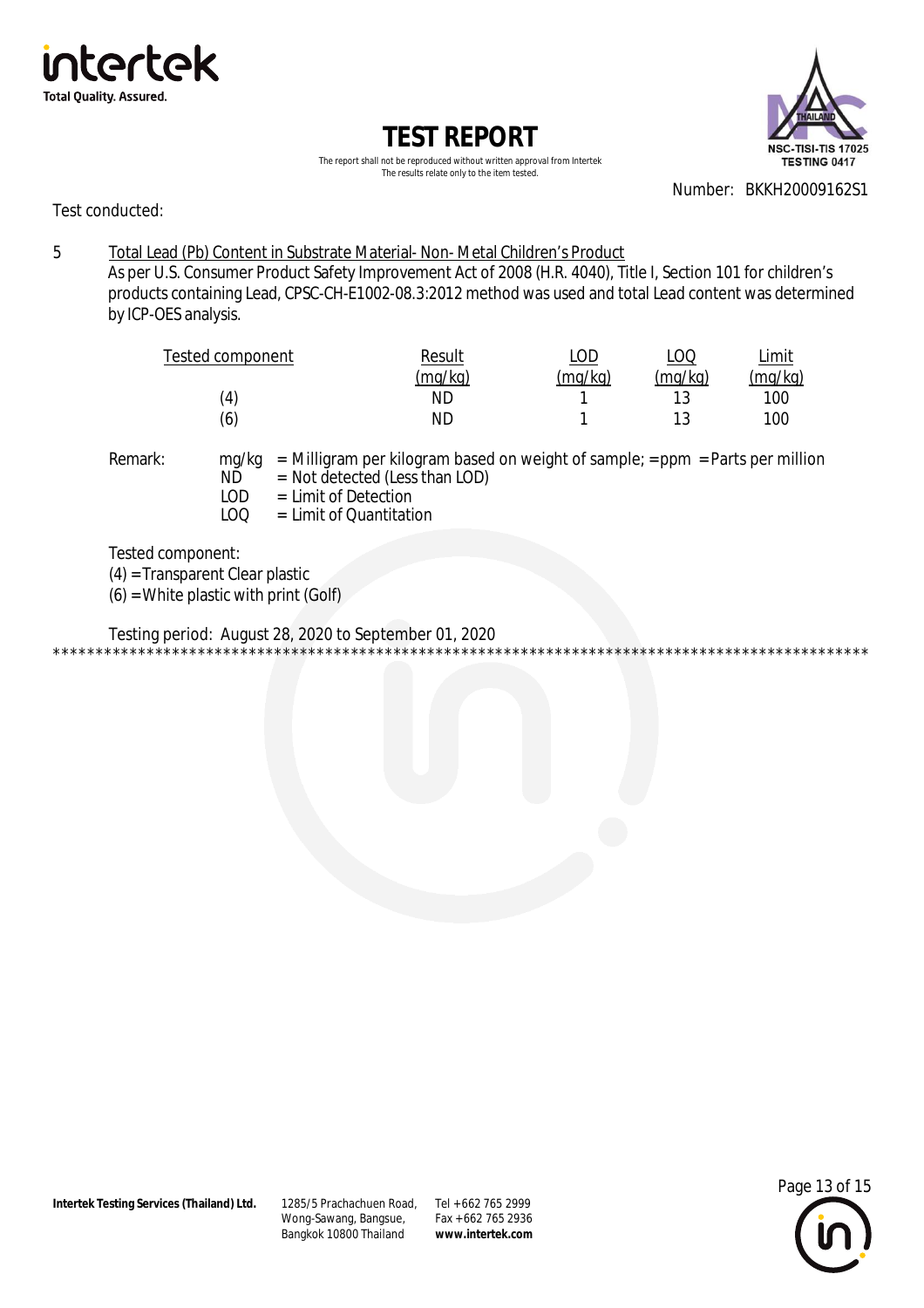



The report shall not be reproduced without written approval from Intertek The results relate only to the item tested.

Number: BKKH20009162S1

Test conducted:

6 Total Lead (Pb) Content in Substrate Material- Children's Metal Product As per U.S. Consumer Product Safety Improvement Act of 2008 (H.R. 4040), Title I, Section 101 for children's products containing Lead, CPSC-CH-E1001-08.3:2012 method was used and total Lead content was determined by ICP-OES analysis.

|                   | Tested component          |                      | Result                                                        | LOD                                                                                 | LOQ           | Limit          |
|-------------------|---------------------------|----------------------|---------------------------------------------------------------|-------------------------------------------------------------------------------------|---------------|----------------|
|                   | (5)                       |                      | (mq/kg)<br>ND                                                 | (mq/kg)                                                                             | (mq/kg)<br>13 | (mq/kg)<br>100 |
| Remark:           | mg/kg<br>ND<br>LOD<br>LOQ | = Limit of Detection | $=$ Not detected (Less than LOD)<br>$=$ Limit of Quantitation | $=$ Milligram per kilogram based on weight of sample; $=$ ppm $=$ Parts per million |               |                |
| Tested component: |                           |                      |                                                               |                                                                                     |               |                |

(5) = Silver Metal

Testing period: August 28, 2020 to September 01, 2020 \*\*\*\*\*\*\*\*\*\*\*\*\*\*\*\*\*\*\*\*\*\*\*\*\*\*\*\*\*\*\*\*\*\*\*\*\*\*\*\*\*\*\*\*\*\*\*\*\*\*\*\*\*\*\*\*\*\*\*\*\*\*\*\*\*\*\*\*\*\*\*\*\*\*\*\*\*\*\*\*\*\*\*\*\*\*\*\*\*\*\*\*\*\*\*\*